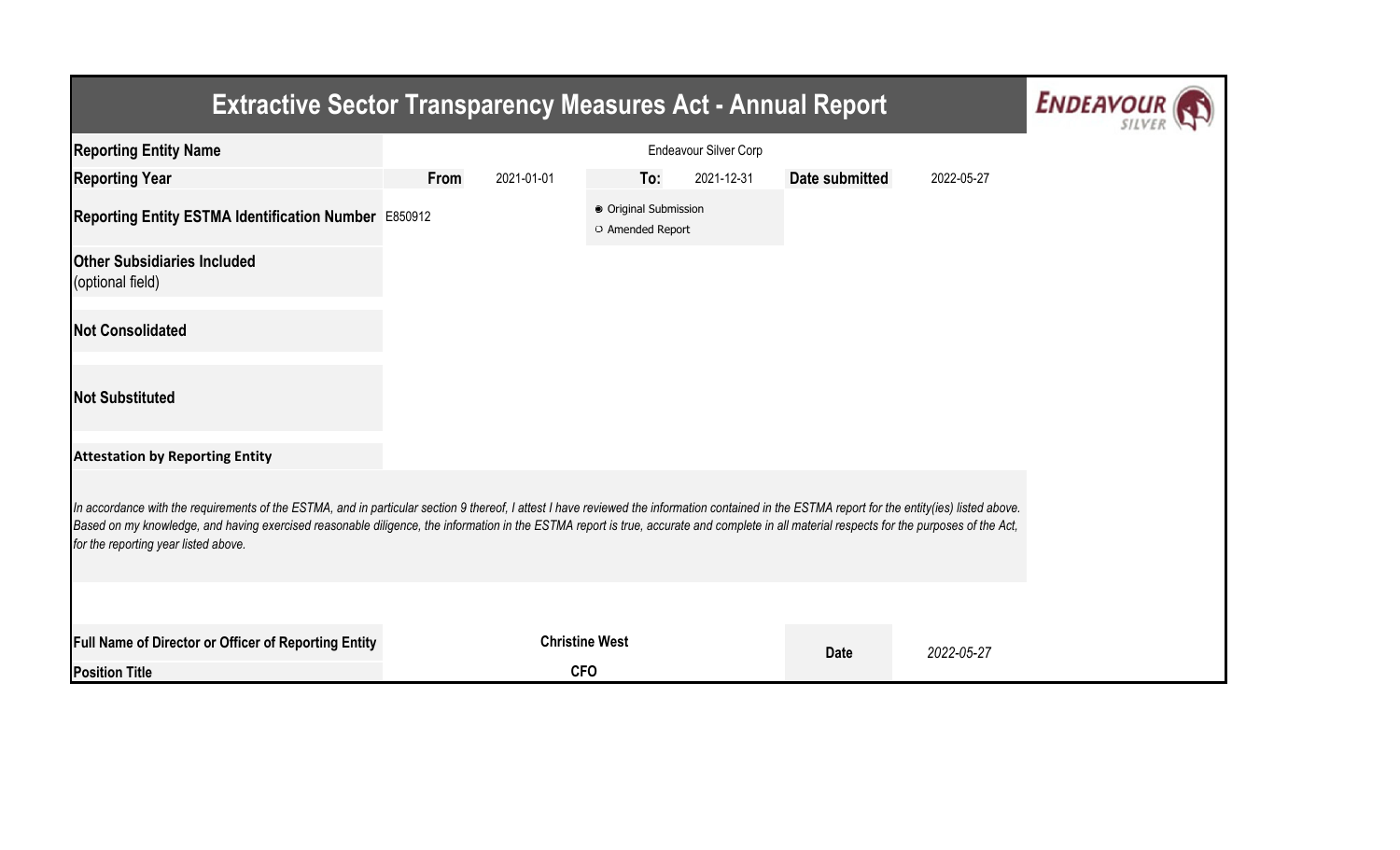| <b>Extractive Sector Transparency Measures Act - Annual Report</b>                                                                                                                                                                                                                                                      |                                                                                                            |                                                                                 |              |                  |            |                                |                |                  |                                               |                               |                                                                                                      |
|-------------------------------------------------------------------------------------------------------------------------------------------------------------------------------------------------------------------------------------------------------------------------------------------------------------------------|------------------------------------------------------------------------------------------------------------|---------------------------------------------------------------------------------|--------------|------------------|------------|--------------------------------|----------------|------------------|-----------------------------------------------|-------------------------------|------------------------------------------------------------------------------------------------------|
| <b>Reporting Year</b><br><b>Reporting Entity Name</b><br><b>Reporting Entity ESTMA</b><br><b>Identification Number</b><br><b>Subsidiary Reporting Entities (if</b><br>necessary)                                                                                                                                        | From:<br>To:<br>2021-01-01<br>2021-12-31<br>Currency of the Report USD<br>Endeavour Silver Corp<br>E850912 |                                                                                 |              |                  |            |                                |                |                  |                                               |                               |                                                                                                      |
| <b>Payments by Payee</b>                                                                                                                                                                                                                                                                                                |                                                                                                            |                                                                                 |              |                  |            |                                |                |                  |                                               |                               |                                                                                                      |
| Country                                                                                                                                                                                                                                                                                                                 | Payee Name <sup>1</sup>                                                                                    | Departments, Agency, etc<br>within Payee that Received<br>Payments <sup>2</sup> | <b>Taxes</b> | <b>Royalties</b> | Fees       | <b>Production Entitlements</b> | <b>Bonuses</b> | <b>Dividends</b> | Infrastructure<br><b>Improvement Payments</b> | Total Amount paid to<br>Payee | Notes <sup>34</sup>                                                                                  |
| Mexico                                                                                                                                                                                                                                                                                                                  | Federal Government of Mexico                                                                               | National Water Commission                                                       |              |                  | 144,000    |                                |                |                  |                                               |                               | 144,000 Water Permit Fees                                                                            |
| Mexico                                                                                                                                                                                                                                                                                                                  | Federal Government of Mexico                                                                               | Secretariat of the Economy                                                      |              | $\sim$           | 921,000    |                                |                |                  |                                               |                               | 921,000 Concession Fees                                                                              |
| Mexico                                                                                                                                                                                                                                                                                                                  | Federal Government of Mexico                                                                               | <b>Treasury Federation</b>                                                      | 5,814,000    | 730,000          | <b>COL</b> |                                |                |                  |                                               |                               | 6,544,000 Custom Fees and Taxes; Income Taxes;<br>Extraordinary Mining Duties; Special Mining Duties |
|                                                                                                                                                                                                                                                                                                                         |                                                                                                            |                                                                                 |              |                  |            |                                |                |                  |                                               |                               |                                                                                                      |
|                                                                                                                                                                                                                                                                                                                         |                                                                                                            |                                                                                 |              |                  |            |                                |                |                  |                                               |                               |                                                                                                      |
|                                                                                                                                                                                                                                                                                                                         |                                                                                                            |                                                                                 |              |                  |            |                                |                |                  |                                               |                               |                                                                                                      |
|                                                                                                                                                                                                                                                                                                                         |                                                                                                            |                                                                                 |              |                  |            |                                |                |                  |                                               |                               |                                                                                                      |
| 1) All amounts have been reported in United States dollars ("USD"). Amounts paid in currencies other than USD have been translated at the weighted average of the exchange rates during the reporting period (MXN/USD exchange<br><b>Additional Notes:</b><br>2) All amounts have been rounded to the nearest US\$1,000 |                                                                                                            |                                                                                 |              |                  |            |                                |                |                  |                                               |                               |                                                                                                      |